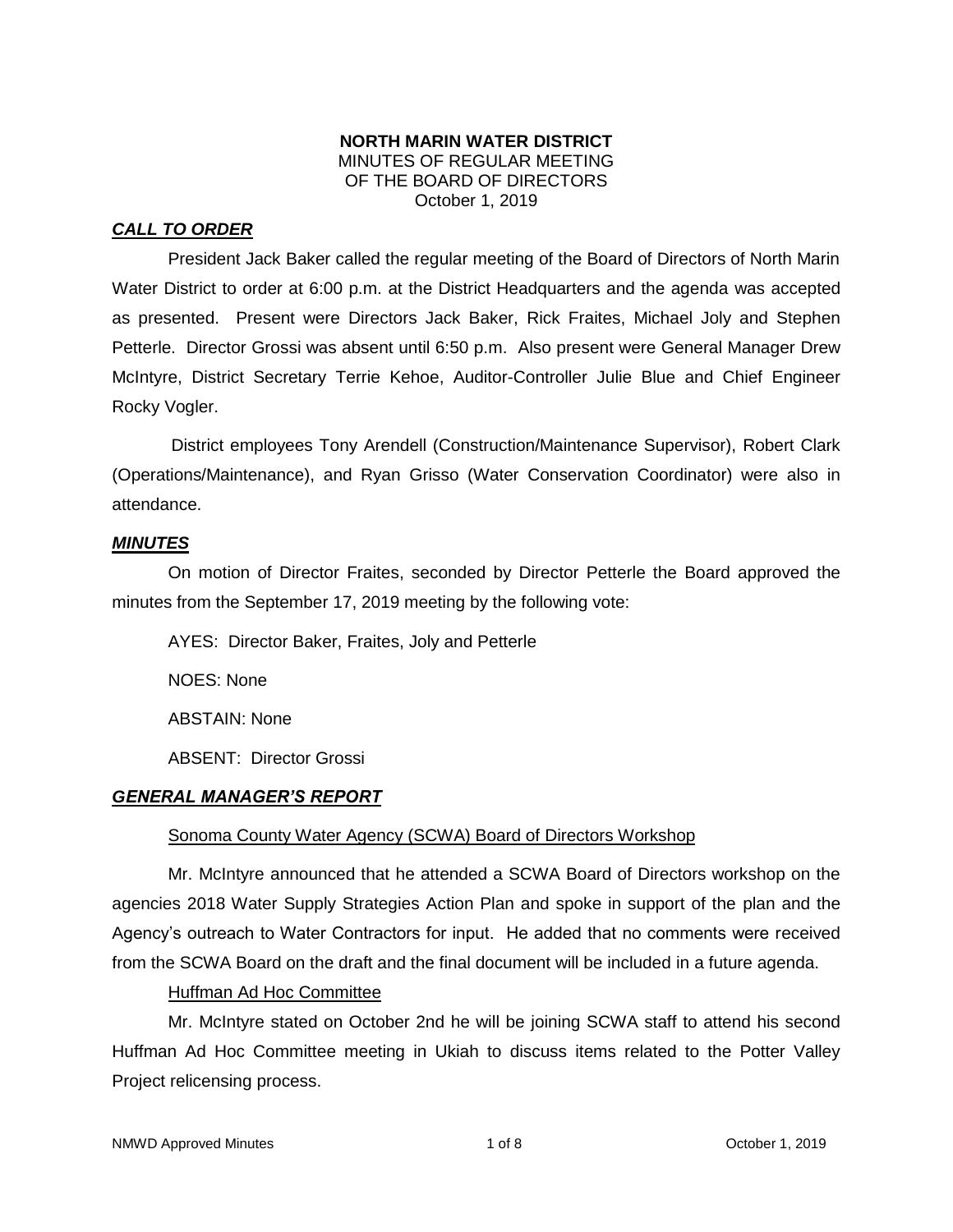#### Point Reyes Station Community Workshop Meeting No. 3

Mr. McIntyre announced he will be attending the third and final Point Reyes Station community workshop meeting regarding water related topics on October 3rd. He added that the workshops are funded by a state grant to help determine if there are any community led water or wastewater issues. Director Baker asked who is managing the state grant. Mr. McIntyre replied Marin County Environmental Health Services.

#### NBWA Meeting

Mr. McIntyre reported that there will be a NBWA meeting on October  $4<sup>th</sup>$  which will include a tour of a re-oaking project conducted by Napa Resource Conservation District.

#### WAC/TAC Meeting

Mr. McIntyre noted that he, Director Baker, and Mr. Vogler will be attending a Special WAC/TAC meeting on October 7<sup>th</sup>.

### Emergency Operations Plan Training

Mr. McIntyre stated on October  $8<sup>th</sup>$  he, Mr. Clark and eighteen staff members will participate in a four hour Emergency Operations Plan training session conducted by public safety consultant, Dave Jeffries. He also noted training modules will include both earthquake and Public Safety Power Shutoff events.

#### *OPEN TIME*

President Baker asked if anyone in the audience wished to bring up an item not on the agenda and there was no response.

#### *STAFF/DIRECTORS REPORTS*

President Baker asked if staff or Directors wished to bring up an item not on the agenda and the following items were discussed:

Mr. McIntyre requested that Item 10- First Amended Reimbursement Agreement with Sonoma County Water Agency on the consent calendar will be continued to the next meeting. Mr. Clark announced that he saw two trucks taking dairy cows off the Grossi Dairy and will need to follow up on the status. Director Baker asked which Grossi. Mr. Clark replied it is Dominic Grossi's Ranch and the rumor is that they will be raising beef cows instead. He added that this will be good for Stafford Lake, because fewer nutrients will go into the water. Director Baker asked Mr. Clark to keep the Board updated.

#### *CONSENT CALENDAR*

Item 10 – First Amended Reimbursement Agreement with Sonoma County Water Agency for the North Marin Water District Water Conservation Program was removed from the consent calendar and rescheduled for the next agenda. On the motion of Director Fraites, and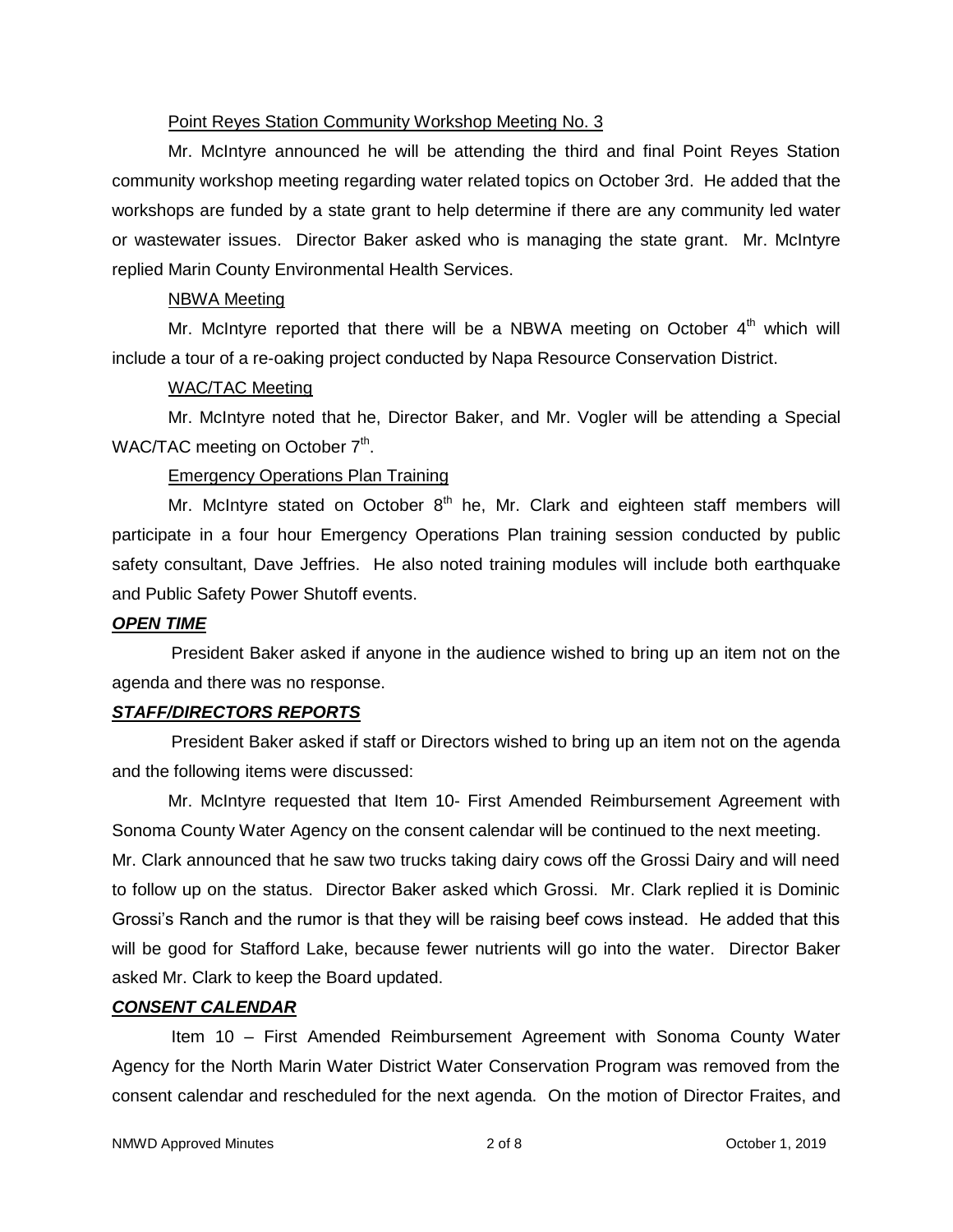seconded by Director Petterle the Board approved Items 5-9 and Item 11 on the consent calendar by the following vote:

AYES: Director Baker, Fraites, Joly, Petterle

NOES: None

ABSTAIN: None

ABSENT: Director Grossi

## *(ITEM 5) PRE TANK 4A REPLACEMENT PROJECT – APPROVE BID ADVERTISEMENT*

 The Board approved the PRE Tank 4A Replacement Project Bid Advertisement. This project includes construction of a 125,000-gallon above ground cast-in-place concrete potable water storage tank and appurtenances, which includes excavation, site grading and piping improvements.

## *(ITEM 6) 2018 NOVATO WATER SYSTEM MASTER PLAN – ACCEPTANCE OF FINAL REPORT*

The Board approved the 2018 Novato Water System Master Plan and accepted the final report. The administrative draft was reviewed by all department heads, General Manager, Chief Engineer and Directors; and all appropriate review comments were incorporated into the final report. The final report will be available on our website.

# *(ITEM 7) APPROVAL FOR PRESIDENT BAKER TO ATTEND THE ASSOCIATION OF CALIFORNIA WATER AGENCIES (ACWA) FALL CONFERENCE IN SAN DIEGO CA DECEMBER 4-6, 2019*

The Board approved President Baker's attendance to the Association of California Water Agencies (ACWA) fall conference in San Diego on December  $4<sup>th</sup>$  through  $6<sup>th</sup>$ . ACWA conferences provide an excellent opportunity for Directors and staff to learn about California water issues.

### *(ITEM 8) AUDITOR-CONTROLLER'S STATEMENT OF INVESTMENT POLICY*

The Board approved the Auditor-Controller's Statement of Investment Policy.

### *(ITEM 9) DISPOSAL OF SURPLUS EQUIPMENT*

The Board approved the Disposal of Surplus Equipment. Staff recommended disposal of six vehicles and four surplus equipment items and plans to sell them through auction using  $1<sup>st</sup>$ Capital Auction.

NMWD Approved Minutes and the state of  $\sim$  3 of 8 Corresponding Solution 2019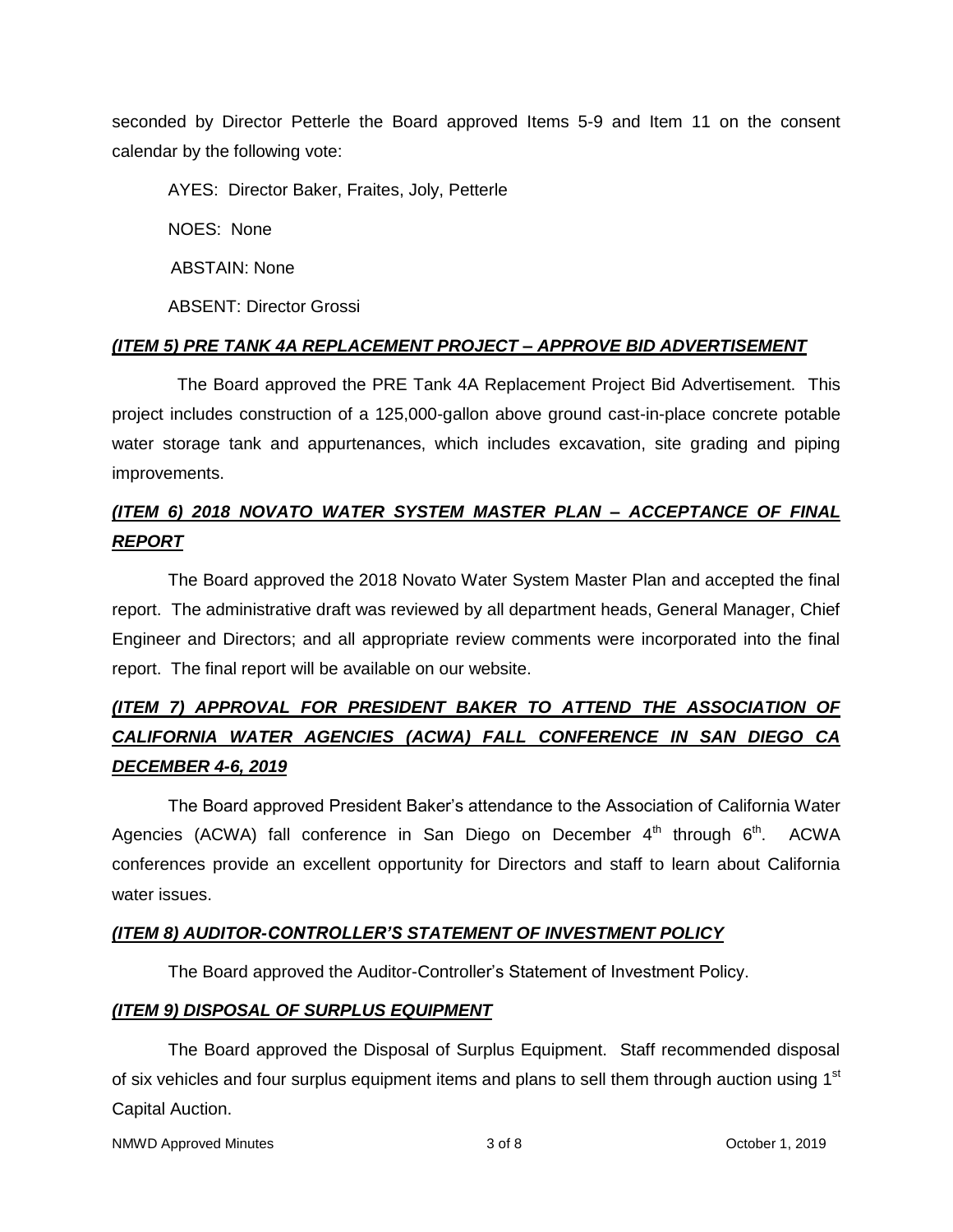#### *(ITEM 11) BASE SALARY SCHEDULE REVISION*

The Board approved the updated District Salary Schedule to be effective October 1, 2019. In accordance with the Memorandum of Understanding with the North Marin Water District Employee Association (MOU), effective each October 1 through 2022 employees will receive a cost of living adjustment equal to the current San Francisco Bay Area All Urban Consumers Price Index (CPI-U), which this year is 2.7%.

#### *ACTION ITEMS*

#### *PUBLIC COMMUNICATIONS STRATEGY AND PLAN*

Mr. Grisso presented the final public communications plan from Kiosk which included their process for development; their research and analysis, and their strategy planning. He noted in the revised memo (provided as a handout) that the FY20 financial impact is \$60,000 and up to \$68,000 in FY21. Mr. Grisso added that there may be a \$30,000 shortfall in the approved Water Conservation budget this fiscal year, but noted that traditionally we are always under budget in water conservation, and we will continue to monitor our expenses. He stated that the website redesign and upgrade could potentially push us over budget, and that we could expect to see most of the costs for first year plan implementation from January to June. Director Joly asked if the \$60,000 is the budget number we should focus on for first year implementation. Mr. Grisso confirmed, adding that the second year plan will be more of a wait and see regarding actual total expenditures for plan implementation.

Director Petterle asked if we are approving Kiosk's contract now. Mr. Grisso replied that the Board is being asked to approve the Plan and associated costs and that staff will return to the Board at the October  $15<sup>th</sup>$  meeting for approval of an agreement with Kiosk to perform first year implementation tasks. Director Joly asked when the website will be done and Mr. Grisso replied that it should be up and running by the end of the year and it is already in motion. Director Joly complimented Mr. Grisso on his memo.

On the motion of Director Petterle, and seconded by Director Fraites the Board approved the Public Communications Strategy and Plan with Kiosk by the following vote:

AYES: Director Baker, Fraites, Joly, Petterle NOES: None ABSTAIN: None ABSENT: Director Grossi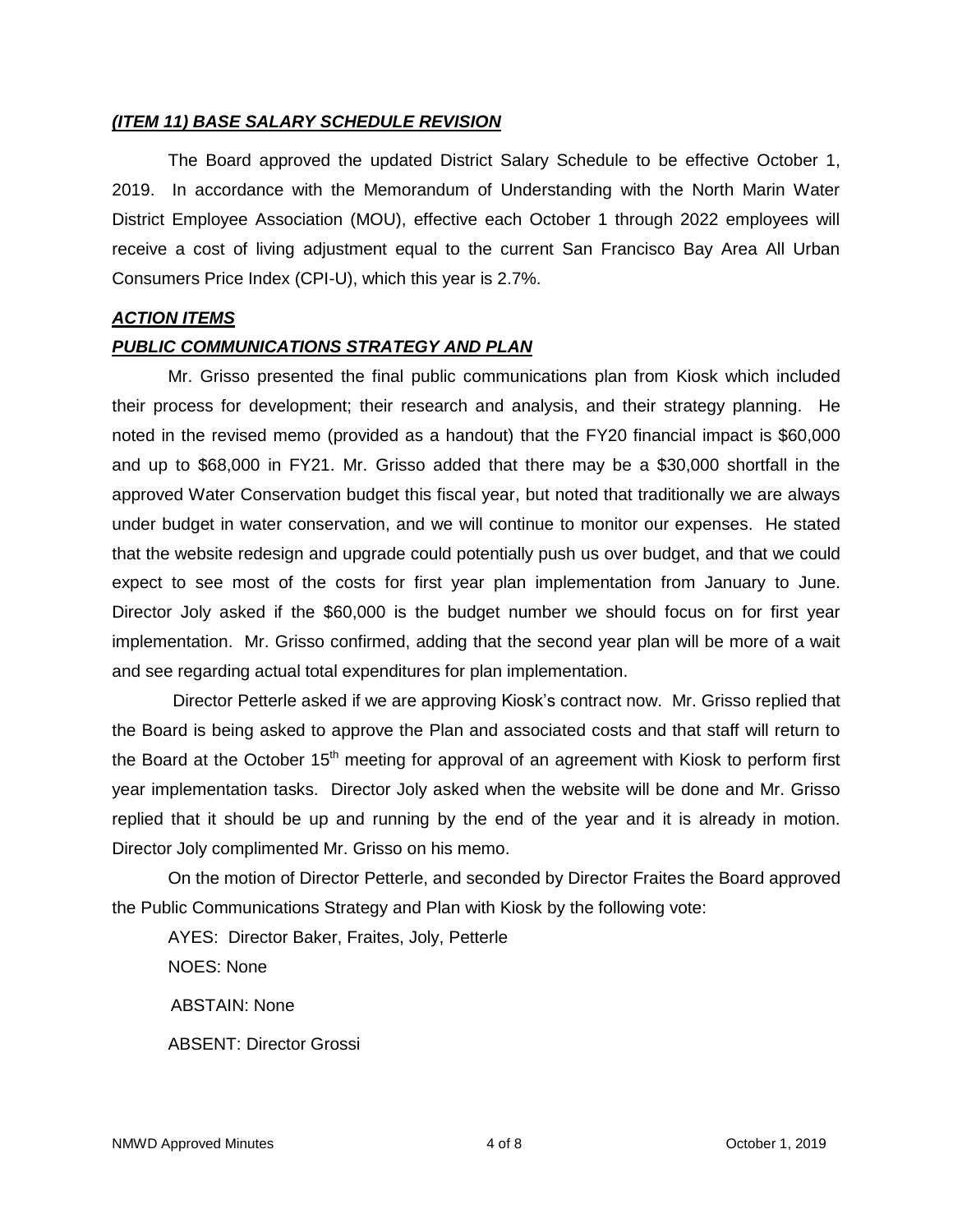# *WRA CONSULTING ENGINEERING SERVICES AGREEMENT – DESIGN SERVICES FOR LAGUNITAS CREEK SLOPE STABILIZATION UPSTREAM OF GALLAGHER RANCH BRIDGE*

Mr. McIntyre reminded the Board that at the May 7th meeting the Board was apprised of flood damage to Lagunitas Creek immediately upstream of the Gallagher Ranch Bridge which supports the District's water transmission pipeline from Gallagher Well No. 1. He added the Board approved submission of a request to the federal Natural Resources Conservation Service (NRCS) for Emergency Watershed Protection (EWP) grant funding, and in August the District received notice that our request was approved. Mr. McIntyre stated that this grant program provides 75% federal grant funding for construction. He informed the Board that an agreement with WRA consulting engineers is needed to conduct design phase services for the Lagunitas Creek Slope Stabilization project. Mr. McIntyre added permitting services are being requested from ESA and a scope of work will be brought back to the Board at the next meeting for approval.

Mr. McIntyre also advised the Board that with an estimated total project cost of \$450,000, the federal grant would be \$250,000, resulting in a local share of \$200,000. He added that Marin Agricultural Land Trust (MALT) and the Gallagher Family is proposing to contribute a combined amount of \$50,000 which reduces our share to \$150,000. Mr. McIntyre also stated he made outreach to Marin Municipal Water District to see if they would be willing to contribute as well. Director Joly asked if this was an unusual event, and whether we expect any other odd ball situations like this in other areas. Mr. McIntyre confirmed that this was an unusual event and they are difficult to anticipate in advance. Mr. Clark also mentioned that with our recent Local Hazard Mitigation Plan grant award we are being proactive in Oceana Marin to address future weather damage to our earthen pond berms.

On the motion of Director Joly, and seconded by Director Fraites the Board approved the WRA Consulting Engineering Services Agreement for design services for Lagunitas Creek Slope Stabilization project by the following vote:

AYES: Director Baker, Fraites, Joly, Petterle NOES: None ABSTAIN: None

ABSENT: Director Grossi

# *CHERRY HILL TANK NO. 2 RECOAT AND REHABILITATION PROJECT – AWARD CONSTRUCTION CONTRACT TO PASO ROBLES TANK, INC.*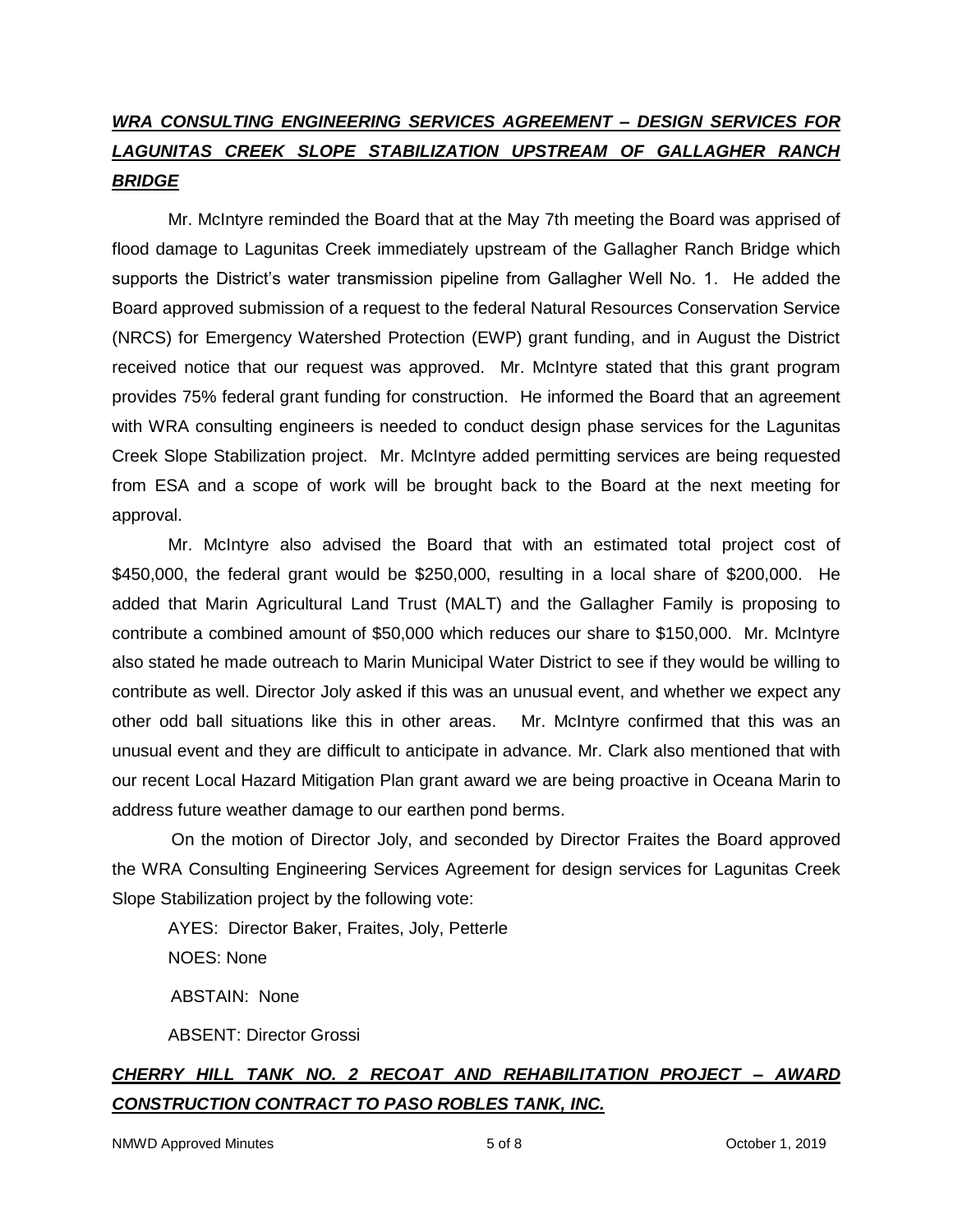Mr. Vogler announced Paso Robles Tank Inc. (PRT) of Paso Robles, CA submitted the lowest responsive bid of \$313,501 which was \$11,499 (3.5%) below the Engineer's construction cost estimate of \$325,000. Mr. Vogler also noted that Paso Robles Tank has done work for the District in the past, and references were good. Director Baker asked Mr. McIntyre if he could remember a project they worked on when he was Chief Engineer. Mr. McIntyre replied yes, and while he was unable to recall the specific project name, he remembers they did good work.

On the motion of Director Petterle, and seconded by Director Fraites the Board approved the Cherry Hill Tank No. 2 Recoat and Rehabilitation Project, awarding the construction contract to Paso Robles Tank, Inc. by the following vote:

AYES: Director Baker, Fraites, Joly, and Petterle

NOES: None

ABSTAIN: None

ABSENT: Director Grossi

## *GHD – CONSULTING ENGINEERING SERVICES AGREEMENT (OCEANA MARIN TREATMENT AND STORAGE POND REHAB)*

Mr. Vogler presented the GHD Consulting Engineering Services Agreement for the Oceana Marin Treatment and Storage Pond Rehabilitation. Mr. Vogler stated GHD's proposed scope of work includes topographic survey, environmental clearance for permitting, and project design which includes development of plans and specifications suitable for public bidding. Mr. Vogler reviewed the history of the Oceana Marin Treatment and Storage Ponds. He stated during a past storm event in 2017, the storm activity caused localized erosion of the treatment pond earthen berms; and damaged the force main inlet pipe. He added temporary repairs were done, and in 2018 the pond was dredged and over 40 years of bio solids were removed.

He stated, in 2018, we submitted an application to apply for a grant and that GHD worked on the application at that time. He noted that our project is included in the 2018 County Local Hazard Mitigation Plan and, as a result, Cal OES has approved grant funding for the initial design phase. Director Baker asked when phase two construction work is scheduled. Mr. Vogler replied that it should happen before the summer of 2022 and that phase one should be complete by the middle of 2020. Director Joly complemented Mr. Vogler on his persistence, and asked about the timing and the amount of grant funded. Mr. Vogler replied that 75% of the expenditures are grant eligible. He added the District is required to pay up front and then the grant money is reimbursed.

On the motion of Director Fraites, and seconded by Director Joly the Board approved the GHD – Consulting Engineering Services Agreement for the Oceana Marin Treatment and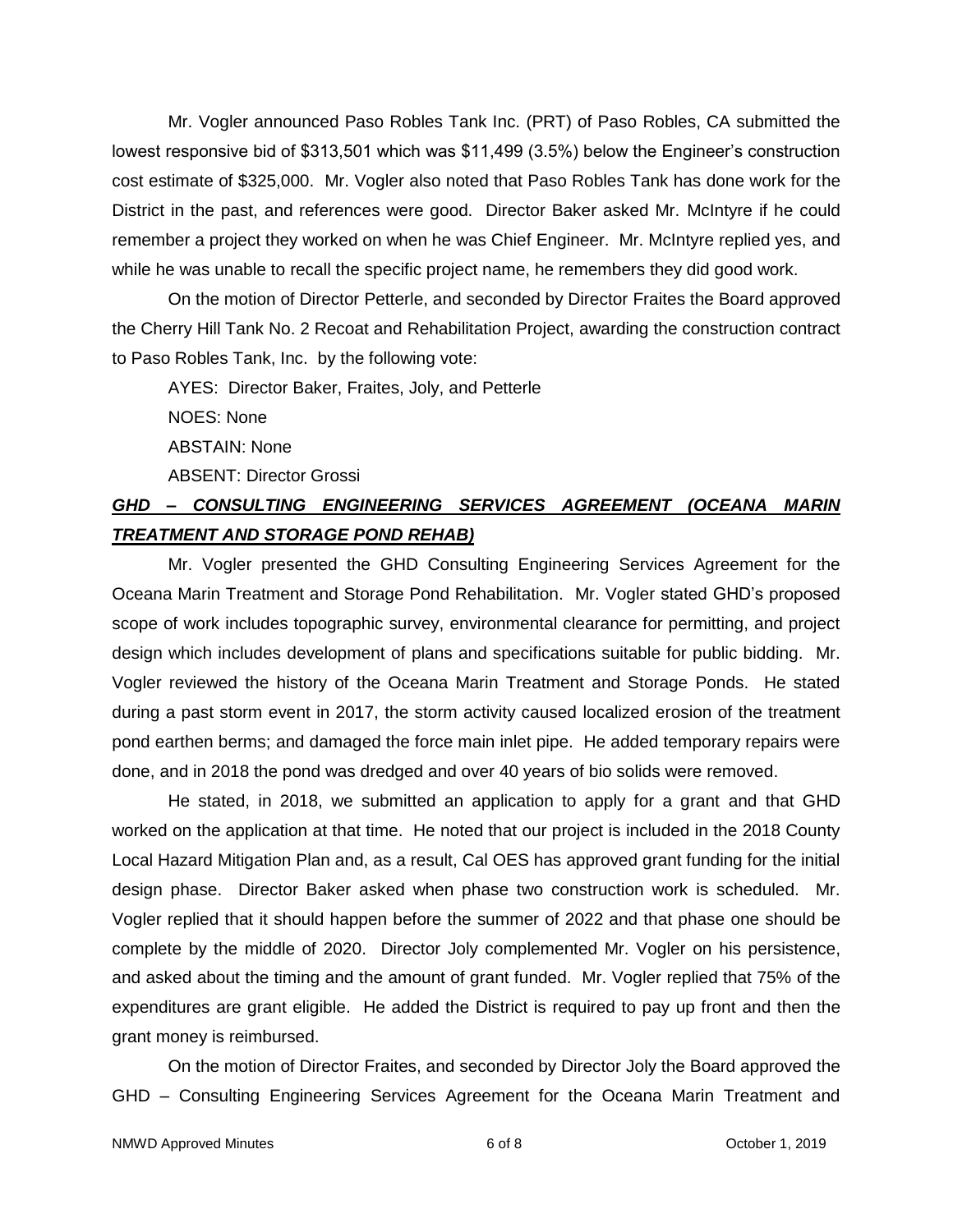Storage Pond Rehabilitation Project by the following vote:

AYES: Director Baker, Fraites, Joly, and Petterle NOES: None ABSTAIN: None ABSENT: Director Grossi

#### *INFORMATION ITEMS*

## *INITIAL REVIEW – SET SALARY, TERMS AND CONDITIONS OF EMPLOYMENT – GENERAL MANAGER*

Director Baker presented the Initial Review of the salary, employment terms and conditions of the General Manager. He added that the memo contains what was discussed at the last closed session meeting and summarizes what the Board came up with. Director Baker stated that no action will be taken tonight. Director Joly complimented Director Baker on the memo, and added that the General Manger salary true up, added cost of living adjustments and equity adjustment is well earned.

## *FY 18/19 – OPERATIONS/MAINTENANCE 4TH QUARTER REPORT*

Mr. Clark updated the Board on the Fourth Quarter FY 18/19 Operations/Maintenance Report. He summarized the Safety Program; Operations activities; Stafford Treatment Plant production; the Novato Water System flows; the West Marin System Flows, Demands and Storage; Oceana Marin; Water Quality; Maintenance accomplishments; Electrical/Mechanical accomplishments; Cross Connection activities; Building and Grounds projects; and Fleet Operations. Mr. Clark noted the safety binder update has helped guide us with ongoing safety measures, the plan for the PG&E shutdown is in place and the generators will be well positioned during a PSPS shutdown. He added that in Maintenance we are doing a better job at planning the work and hope that with the new asset management it will improve even more. Mr. Clark also shared that our new treatment plan operator, Austin Simpson, has been a great help since he came in with knowledge of small water systems, wells and pumps and added he has been a great help with the Gallagher well. Mr. Clark also added the inspections of the pump stations are now monthly instead of quarterly.

Director Baker asked how many pump stations we have. Mr. Clark replied twenty seven in Novato and six in West Marin. Mr. Clark also announced that there has been considerable maintenance of the buildings and grounds this year. He added that he received three bids for replacement of the roof, and the selected contractor will not be able to do the work until spring. He also mentioned that vehicle leasing programs looks promising so far. Director Joly stated that this was a good update, and asked if the PG&E shutdowns will go through the winter when